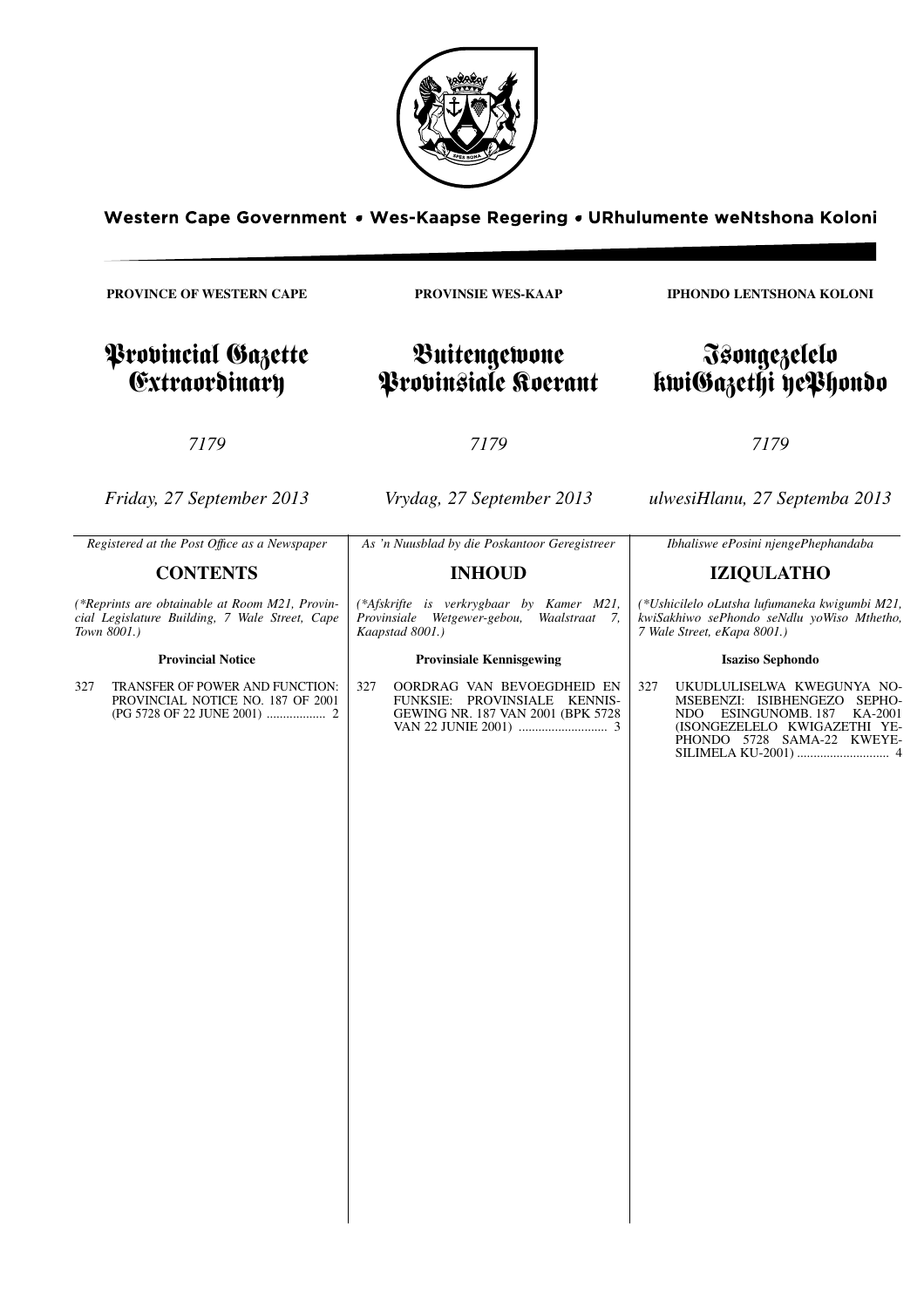#### **PROVINCIAL NOTICE**

The following Provincial Notice is published for general information.

ADV. B. GERBER, DIRECTOR-GENERAL

Provincial Building, Wale Street, Cape Town.

## **PROVINSIALE KENNISGEWING**

Die volgende Provinsiale Kennisgewing word vir algemene inligting gepubliseer.

ADV. B. GERBER, DIREKTEUR-GENERAAL

Provinsiale-gebou, Waalstraat, Kaapstad.

### **ISAZISO SEPHONDO**

Ezi zaziso zilandelayo zipapashelwe ukunika ulwazi ngokubanzi.

ADV. B. GERBER, UMLA WULI-JIKELELE

iSakhiwo sePhondo, Wale Street, eKapa.

## **PROVINCIAL NOTICE**

#### **BY THE PREMIER OF THE WESTERN CAPE**

P.N. 327/2013 27 September 2013

#### **TRANSFER OF POWER AND FUNCTION: PROVINCIAL NOTICE NO. 187 OF 2001 (PG 5728 OF 22 JUNE 2001)**

Under section 47*(b)* of the Constitution of the Western Cape, 1997 (Act 1 of 1998) I transfer the power and function entrusted to the Provincial Minister of Health as contained in regulation 12 of Provincial Notice No. 187 of 2001 (published under PG 5728 of 22 June 2001), to the Provincial Minister of Finance Economic Development and Tourism, insofar as this power and function relate to the adjudication of an appeal lodged by Harmony Addiction Clinic against the decision dated 31 January 2013 (Reference 23/2/1/199) of the Head: Health to dismiss an application for the extension of Harmony Addiction Clinic.

Helen

**PREMIER H. ZILLE**

**DATE: 16/9/2013**

**COUNTERSIGNED BY:**

# **PROVINCIAL MINISTER OF FINANCE ECONOMIC DEVELOPMENT AND TOURISM**

**DATE: 16/9/2013**

**PROVINCIAL MINISTER OF HEALTH**

**DATE: 16/9/2013**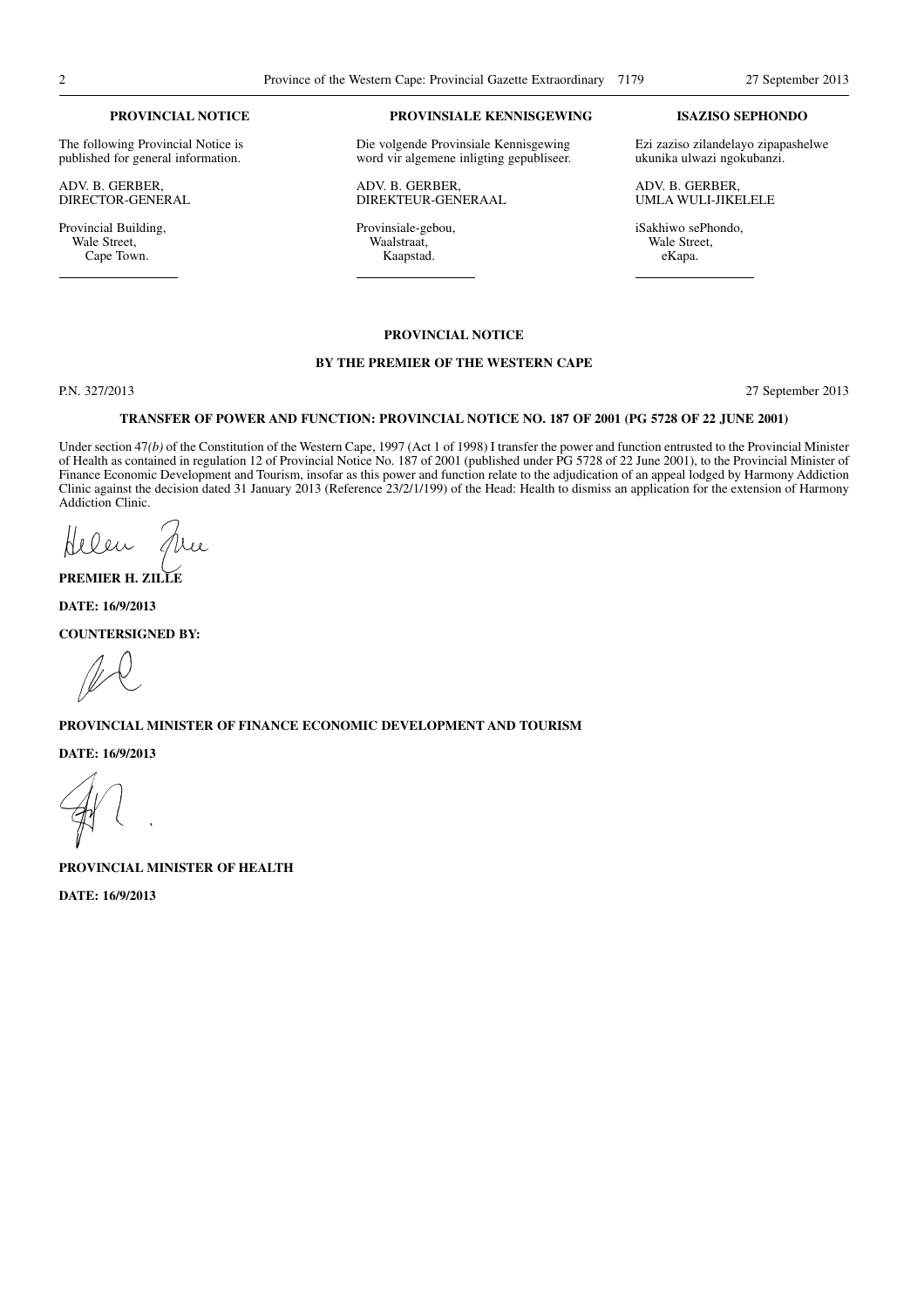# **PROVINSIALE KENNISGEWING**

# **DEUR DIE PREMIER VAN DIE WES-KAAP PROKLAMASIE**

P.K. 327/2013 27 September 2013

#### **OORDRAG VAN BEVOEGDHEID EN FUNKSIE: PROVINSIALE KENNISGEWING NR. 187 VAN 2001 (BPK 5728 VAN 22 JUNIE 2001)**

Kragtens artikel 47*(b)* van die Grondwet van die Wes-Kaap, 1997 (Wet 1 van 1998), dra ek die bevoegdheid en funksie opgedra aan die Provinsiale Minister van Gesondheid by regulasie 12 van Provinsiale Kennisgewing Nr. 187 van 2001 (gepubliseer in Buitengewone Provinsiale Koerant 5728 van 22 Junie 2001) oor aan die Provinsiale Minister van Finansies, Ekonomiese Ontwikkeling en Toerisme in soverre hierdie bevoegdheid en funksie verband hou met die beslissing van 'n appèl van 31 Januarie 2013 (Verwysing 23/2/1/199) aangeteken deur Harmony-verslawingskliniek teen die besluit van die Departementshoof: Gesondheid om 'n aansoek vir die uitbreiding van Harmony-verslawingskliniek af te wys.

# **PREMIER, H. ZILLE**

**MEDEONDERTEKEN DEUR:**

#### **PROVINSIALE MINISTER VAN FINANSIES, EKONOMIESE ONTWIKKELING EN TOERISME**

**PROVINSIALE MINISTER VAN GESONDHEID**